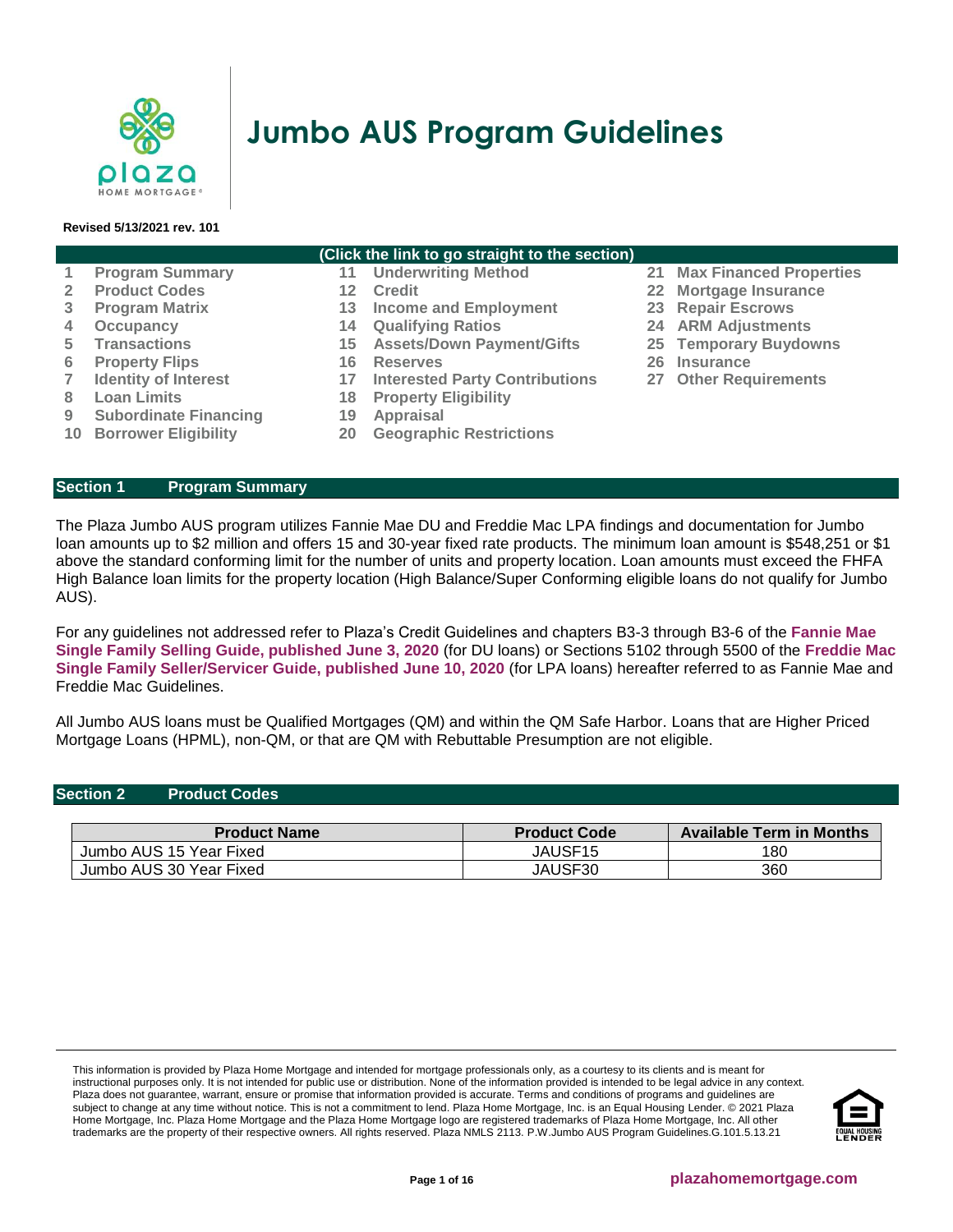<span id="page-1-0"></span>

| <b>JUMBO AUS</b>                                     |                                         |                       |                     |                          |                |  |  |  |
|------------------------------------------------------|-----------------------------------------|-----------------------|---------------------|--------------------------|----------------|--|--|--|
|                                                      | <b>Primary Residence</b>                |                       |                     |                          |                |  |  |  |
|                                                      | <b>Purchase and Rate/Term Refinance</b> |                       |                     |                          |                |  |  |  |
| <b>Property Type</b>                                 | LTV                                     | <b>CLTV/HCLTV</b>     | <b>Credit Score</b> | <b>Loan Amount</b>       | <b>Max DTI</b> |  |  |  |
| 1-Unit                                               | 89.90% <sup>1,2</sup>                   | 89.90% <sup>1,2</sup> | 700                 | \$1,500,000              | 45%            |  |  |  |
| <b>PUD</b>                                           | 85%1,2                                  | 85%1,2                | 700                 | \$2,000,000 <sup>2</sup> | 45%            |  |  |  |
| Condo <sup>1</sup>                                   | 80%                                     | 80%                   | 680                 | \$1,500,000              | 45%            |  |  |  |
| 2-4 Units<br>\$2,000,000<br>80%<br>80%<br>700<br>45% |                                         |                       |                     |                          |                |  |  |  |
| $T1$ , $000$ ,                                       |                                         |                       |                     |                          |                |  |  |  |

 $LTV$  > 80%:

• Purchase transactions only.

• Escrow/impound accounts required unless prohibited by applicable laws.

• Condo maximum 85% LTV/HCLTV.

2. First time homebuyers:

• Maximum 80% LTV/HCLTV.

• Maximum loan amount \$1,500,000.

| <b>Primary Residence</b><br><b>Cash-Out Refinance</b> |            |                   |                               |                    |                     |                |  |
|-------------------------------------------------------|------------|-------------------|-------------------------------|--------------------|---------------------|----------------|--|
| <b>Property Type</b>                                  | <b>LTV</b> | <b>CLTV/HCLTV</b> | <b>Credit</b><br><b>Score</b> | <b>Loan Amount</b> | <b>Max Cash-Out</b> | <b>Max DTI</b> |  |
| 1-Unit                                                | 80%        | 80%               | 680                           | \$1,000,000        | Per AUS             | 45%            |  |
| <b>PUD</b>                                            | 80%        | 80%               | 700                           | \$1,500,000        | Per AUS             | 45%            |  |
| Condo                                                 | 70%        | 70%               | 700                           | \$2,000,000        | Per AUS             | 45%            |  |
| 2-4 Units                                             | 75%        | 75%               | 700                           | \$1,500,000        | Per AUS             | 45%            |  |
|                                                       | 70%        | 70%               | 700                           | \$2,000,000        | Per AUS             | 45%            |  |

| Second Home <sup>1</sup> |                                         |                   |                     |             |                |  |  |  |  |
|--------------------------|-----------------------------------------|-------------------|---------------------|-------------|----------------|--|--|--|--|
|                          | <b>Purchase and Rate/Term Refinance</b> |                   |                     |             |                |  |  |  |  |
| <b>Property Type</b>     | LTV                                     | <b>CLTV/HCLTV</b> | <b>Credit Score</b> | Loan Amount | <b>Max DTI</b> |  |  |  |  |
| 1-Unit                   | 80%                                     | 80%               | 680                 | \$1,500,000 | 45%            |  |  |  |  |
| <b>PUD</b><br>Condo      | 75%                                     | 75%               | 700                 | \$2,000,000 | 45%            |  |  |  |  |

<sup>1.</sup> First time homebuyers are not eligible for second homes.

| <b>Second Home</b><br><b>Cash-Out Refinance</b> |            |                   |                     |             |                     |                |  |
|-------------------------------------------------|------------|-------------------|---------------------|-------------|---------------------|----------------|--|
| <b>Property Type</b>                            | <b>LTV</b> | <b>CLTV/HCLTV</b> | <b>Credit Score</b> | Loan Amount | <b>Max Cash-Out</b> | <b>Max DTI</b> |  |
| 1-Unit                                          | 75%        | 75%               | 700                 | \$1,000,000 | Per AUS             | 45%            |  |
| <b>PUD</b><br>Condo                             | 70%        | 70%               | 720                 | \$1,500,000 | Per AUS             | 45%            |  |

| <b>Investment Property<sup>1</sup></b><br><b>Purchase and Rate/Term Refinance</b> |            |                   |                     |             |                |  |  |
|-----------------------------------------------------------------------------------|------------|-------------------|---------------------|-------------|----------------|--|--|
| <b>Property Type</b>                                                              | <b>LTV</b> | <b>CLTV/HCLTV</b> | <b>Credit Score</b> | Loan Amount | <b>Max DTI</b> |  |  |
| 1-Unit<br><b>PUD</b>                                                              | 75%        | 75%               | 700                 | \$1,500,000 | 45%            |  |  |
| Condo<br>2-4 Units                                                                | 70%        | 70%               | 700                 | \$2,000,000 | 45%            |  |  |

<sup>1.</sup> First time homebuyers are not eligible for investment property.

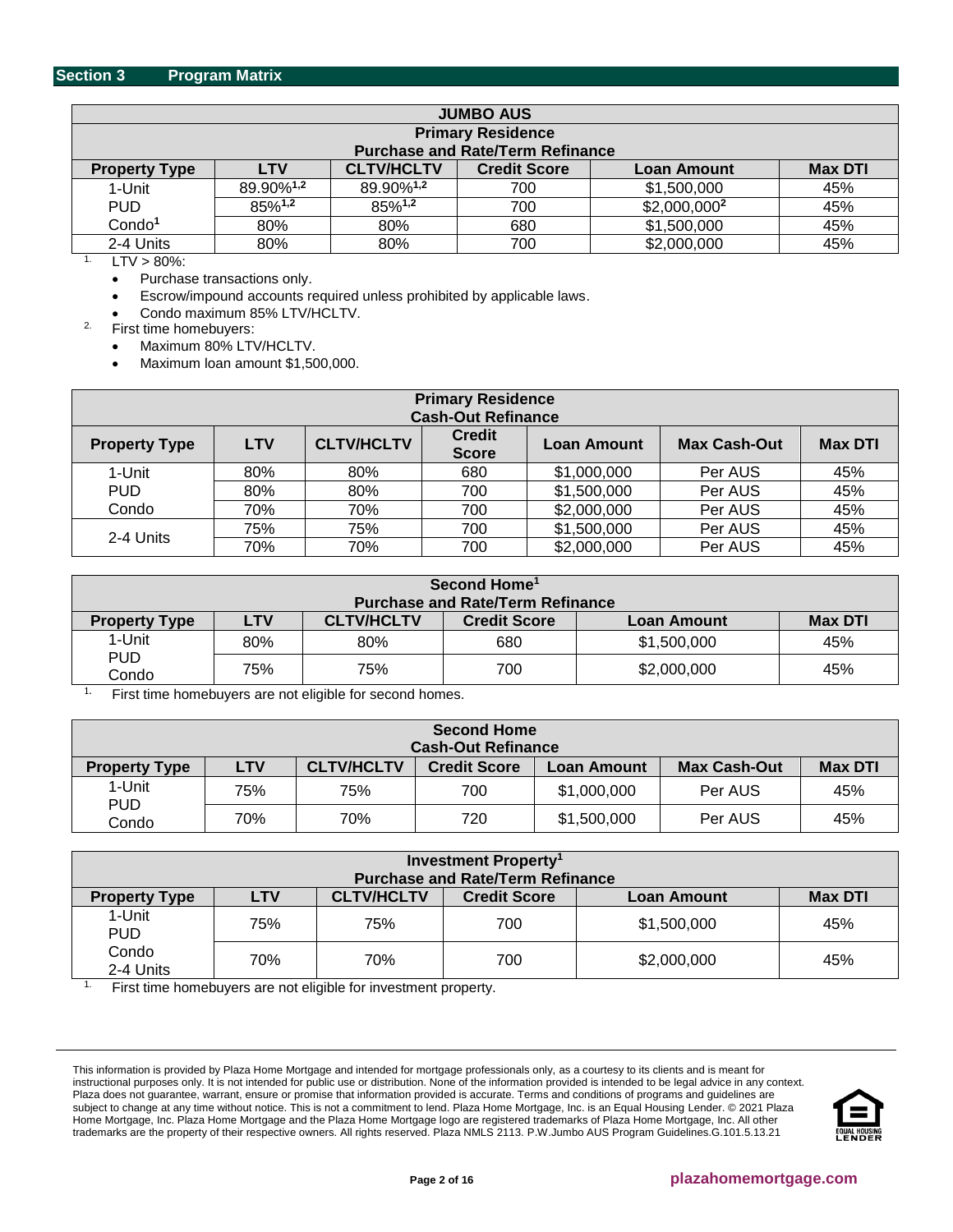| <b>Investment Property</b><br><b>Cash-Out Refinance</b> |            |                   |                     |             |                     |                |  |
|---------------------------------------------------------|------------|-------------------|---------------------|-------------|---------------------|----------------|--|
| <b>Property Type</b>                                    | <b>LTV</b> | <b>CLTV/HCLTV</b> | <b>Credit Score</b> | Loan Amount | <b>Max Cash-Out</b> | <b>Max DTI</b> |  |
| 1-Unit<br><b>PUD</b><br>Condo<br>2-4 Units              | 60%        | 60%               | 700                 | \$1,500,000 | \$350,000           | 45%            |  |

#### <span id="page-2-0"></span>**Section 4 [Occupancy](#page-5-0)**

- Owner-occupied primary residences
- Second homes
- Investment Properties
	- o For cash-out refinances of an investment property, a borrower signed **[Business Purpose & Occupancy](https://f.hubspotusercontent10.net/hubfs/5238866/Program%20Updates/Business%20Purpose%20and%20Occupancy%20Affidavit.pdf)  [Affidavit](https://f.hubspotusercontent10.net/hubfs/5238866/Program%20Updates/Business%20Purpose%20and%20Occupancy%20Affidavit.pdf)** indicating the loan purpose is for the acquisition, improvement or maintenance of a rental property is required. The Affidavit must be signed prior to or at closing.
	- o Cash-out loan proceeds used for any personal use are not eligible.

### <span id="page-2-1"></span>**Section 5 Transactions**

- Purchase
- Rate/Term Refinance
- Cash-Out Refinance

**Seasoning:** Seasoning is calculated from the Note date of the previous loan.

## **Rate/Term Refinance:**

- The new loan amount may include the:
	- o Principal balance of the existing first lien
	- o Pay off of a purchase second lien
	- o Pay off of a co-owner pursuant to a written agreement
	- o Financing of the payment of prepaid items and closing costs
	- $\circ$  Pay off of a non-purchase second lien seasoned a minimum of 12 months from date of application. The second lien must not evidence draws exceeding \$2,000 within the past 12 months from date of application. Withdrawal activity must be documented with a transaction history of the line of credit.
- Minimum of 6 months seasoning from the Note date of the new transaction required if previous refinance was cash-out, including the pay-off of a non-seasoned subordinate lien.
- For properties purchased more than six (6) months prior to the closing date the current appraised value may be used to calculate LTV.
- For properties purchased within six (6) months of closing date the LTV will be based upon the lesser of the original sales price or the current appraised value conclusion from the appraiser. Original sales price will be determined from the Closing Disclosure from the subject acquisition transaction.
- Inherited properties are exempt from this seasoning requirement. LTV will be calculated off current appraised value.
- Cash back to the borrower is limited to the lesser of \$2,000 or 1% of the new loan. Principal reduction is permitted up to a maximum of \$2,000.
- Properties listed for sale are ineligible for refinance unless the listing was withdrawn (or expired) prior to the application date.

This information is provided by Plaza Home Mortgage and intended for mortgage professionals only, as a courtesy to its clients and is meant for instructional purposes only. It is not intended for public use or distribution. None of the information provided is intended to be legal advice in any context. Plaza does not guarantee, warrant, ensure or promise that information provided is accurate. Terms and conditions of programs and guidelines are subject to change at any time without notice. This is not a commitment to lend. Plaza Home Mortgage, Inc. is an Equal Housing Lender. © 2021 Plaza Home Mortgage, Inc. Plaza Home Mortgage and the Plaza Home Mortgage logo are registered trademarks of Plaza Home Mortgage, Inc. All other trademarks are the property of their respective owners. All rights reserved. Plaza NMLS 2113. P.W.Jumbo AUS Program Guidelines.G.101.5.13.21

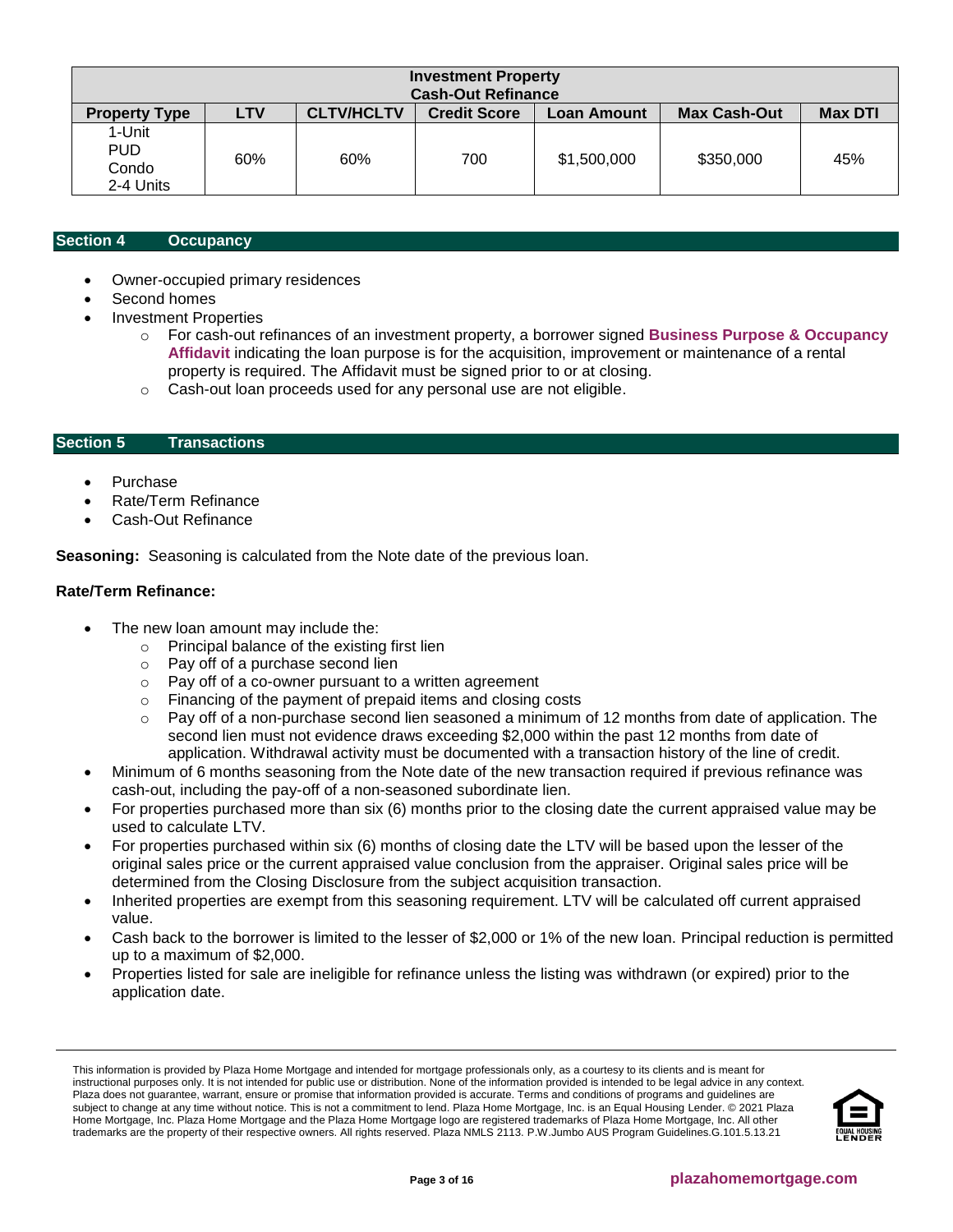# **Cash-Out Refinance:**

- Borrower must have held title for a minimum of 6 months from disbursement date.
- The current appraised value may be used to calculate LTV.
- Properties listed for sale are ineligible for refinance unless the listing was withdrawn (or expired) six (6) months prior to the date of closing.
- Texas Cash-Out refinances are ineligible.

# **Continuity of Obligation:**

For a refinance transaction to be eligible for purchase there must be a continuity of obligation of the outstanding lien that will be paid through the refinance transaction. Continuity of obligation is met when any one of the following exists:

- At least one borrower is obligated on the new loan who was also a borrower obligated on the existing loan being refinanced.
- The borrower has been on title and residing in the property for at least 12 months and has either paid the mortgage for the last 12 months or can demonstrate a relationship (relative, domestic partner, etc.) with the current obligor.
- The loan being refinanced and the title to the property are in the name of a natural person or a limited liability company (LLC) as long as the borrower owns at least 25% of the LLC prior to transfer. Transfer of ownership from a corporation to an individual does not meet the continuity of obligation requirement.
- The borrower has recently been legally awarded, the property (divorce, separation or dissolution of a domestic partnership).

## **Delayed Financing Refinance:**

Delayed financing refinances in which the borrowers purchased the subject property for cash within ninety days (90) from the date of the application are eligible for purchase. Cash back to the borrower in excess of the original purchase price or appraised value (whichever is less) is not allowed.

- Delayed financing refinances are underwritten as rate and term refinances and are not subject to cash-out refinancing program limitations.
- A Closing Disclosure is required to document no mortgage financing was used to obtain the subject property.
- Preliminary title reflects the borrower as the owner and no liens.
- Funds used to purchase the property are fully documented and sourced and must be the borrower's own funds (no gift funds or business funds).
- Funds drawn from a HELOC on another property owned by the borrower, funds borrowed against a margin account or funds from a 401(k) loan are acceptable if the following requirements are met:
	- o The borrowed funds are fully documented.
	- o The borrowed funds are reflected on the Closing Disclosure (CD) as a payoff on the new refinance transaction.
- Property may not be located in Texas.

# **Contract for Deed / Land Contract:** Ineligible

This information is provided by Plaza Home Mortgage and intended for mortgage professionals only, as a courtesy to its clients and is meant for instructional purposes only. It is not intended for public use or distribution. None of the information provided is intended to be legal advice in any context. Plaza does not guarantee, warrant, ensure or promise that information provided is accurate. Terms and conditions of programs and guidelines are subject to change at any time without notice. This is not a commitment to lend. Plaza Home Mortgage, Inc. is an Equal Housing Lender. © 2021 Plaza Home Mortgage, Inc. Plaza Home Mortgage and the Plaza Home Mortgage logo are registered trademarks of Plaza Home Mortgage, Inc. All other trademarks are the property of their respective owners. All rights reserved. Plaza NMLS 2113. P.W.Jumbo AUS Program Guidelines.G.101.5.13.21

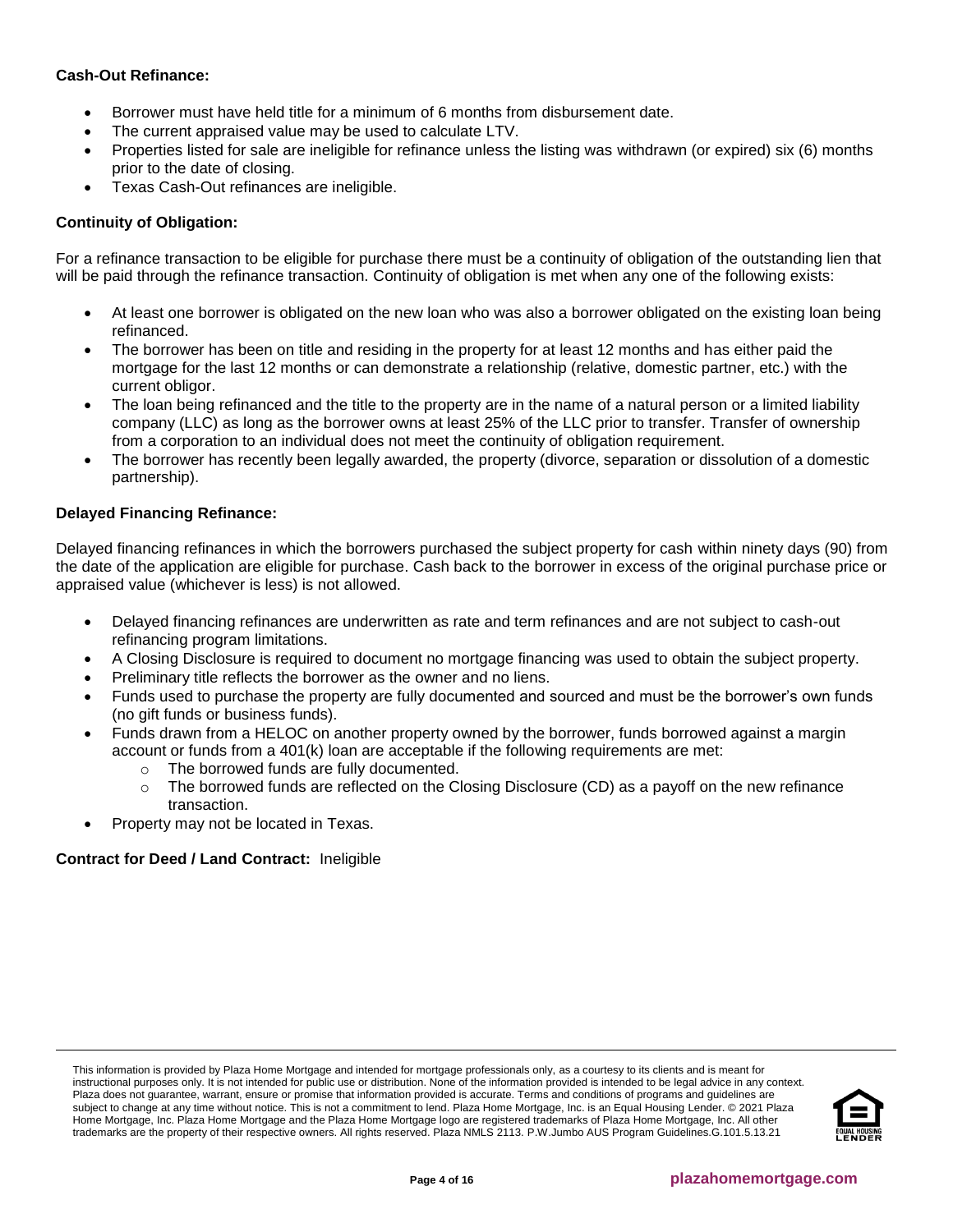# **Construction to Permanent Financing:**

Construction loan refinances are eligible as rate/term or cash-out refinances and must meet the following criteria:

- Only the permanent financing on a construction to perm loan is eligible. Single closing construction permanent loan refinances are ineligible.
- Borrower must have held title to the lot for a minimum of 6 months prior to the closing of the permanent loan.
- The LTV will be based on the current appraised value if the borrower has held title to the lot for 12 or more months prior to the closing date of the permanent loan.
- If the lot was acquired less than 12 months before the closing date of the permanent loan the LTV will be based on the lesser of:
	- $\circ$  the original purchase price of the lot plus the total acquisition costs (sum of construction costs), or
	- $\circ$  the current appraised value of the lot plus the total acquisition costs (sum of construction costs).
- Appraiser's final inspection is required.
- A certificate of occupancy is required from the applicable governing authority. If the applicable governing authority does not require a certificate of occupancy proof must be provided.
- Construction loan refinances in which the borrower has acted as builder are not eligible.

## **Texas Section 50(a)(6) transactions:** Not allowed.

## **New York Consolidation, Extension and Modification Agreement (CEMA):**

CEMA transactions are allowed for cash-out refinance and rate/term transactions subject to **[Plaza's NY CEMA](https://resourcecenter.plazahomemortgage.com/phmidocpublisher.nsf/All/9384F0C91F00A1C088257F630077E55B?OpenDocument)  [Underwriting](https://resourcecenter.plazahomemortgage.com/phmidocpublisher.nsf/All/9384F0C91F00A1C088257F630077E55B?OpenDocument)** requirements. Lost Note Affidavits are not acceptable under any circumstance.

### <span id="page-4-0"></span>**Section 6 Property Flips**

The seller must have taken title to the property a minimum of 90 days prior to the date of the purchase contract of the subject transaction.

#### <span id="page-4-1"></span>**Section 7 Identity of Interest / Non-Arm's Length Transactions**

All of the parties to a transaction should be independent of one another. Except as indicated below if a direct relationship exists between or among the parties, the transaction is a non-arm's length transaction and the loan is not eligible. The following transactions are eligible provided that such transactions and the related circumstances are properly documented:

- Sales or transfers between members of the same family. Transaction may not be due to any adverse circumstances.
- Property seller acting as his or her own real estate agent.
- Borrower acting as his or her own real estate agent.
- Borrower is the employee of the originating lender.
- Borrower purchasing from his or her current landlord (cancelled checks or bank statements required to verify satisfactory pay history between borrower and landlord).
- Investment property transactions must be arm's length (investment property are not eligible even for those exceptions listed above)

This information is provided by Plaza Home Mortgage and intended for mortgage professionals only, as a courtesy to its clients and is meant for instructional purposes only. It is not intended for public use or distribution. None of the information provided is intended to be legal advice in any context. Plaza does not guarantee, warrant, ensure or promise that information provided is accurate. Terms and conditions of programs and guidelines are subject to change at any time without notice. This is not a commitment to lend. Plaza Home Mortgage, Inc. is an Equal Housing Lender. © 2021 Plaza Home Mortgage, Inc. Plaza Home Mortgage and the Plaza Home Mortgage logo are registered trademarks of Plaza Home Mortgage, Inc. All other trademarks are the property of their respective owners. All rights reserved. Plaza NMLS 2113. P.W.Jumbo AUS Program Guidelines.G.101.5.13.21

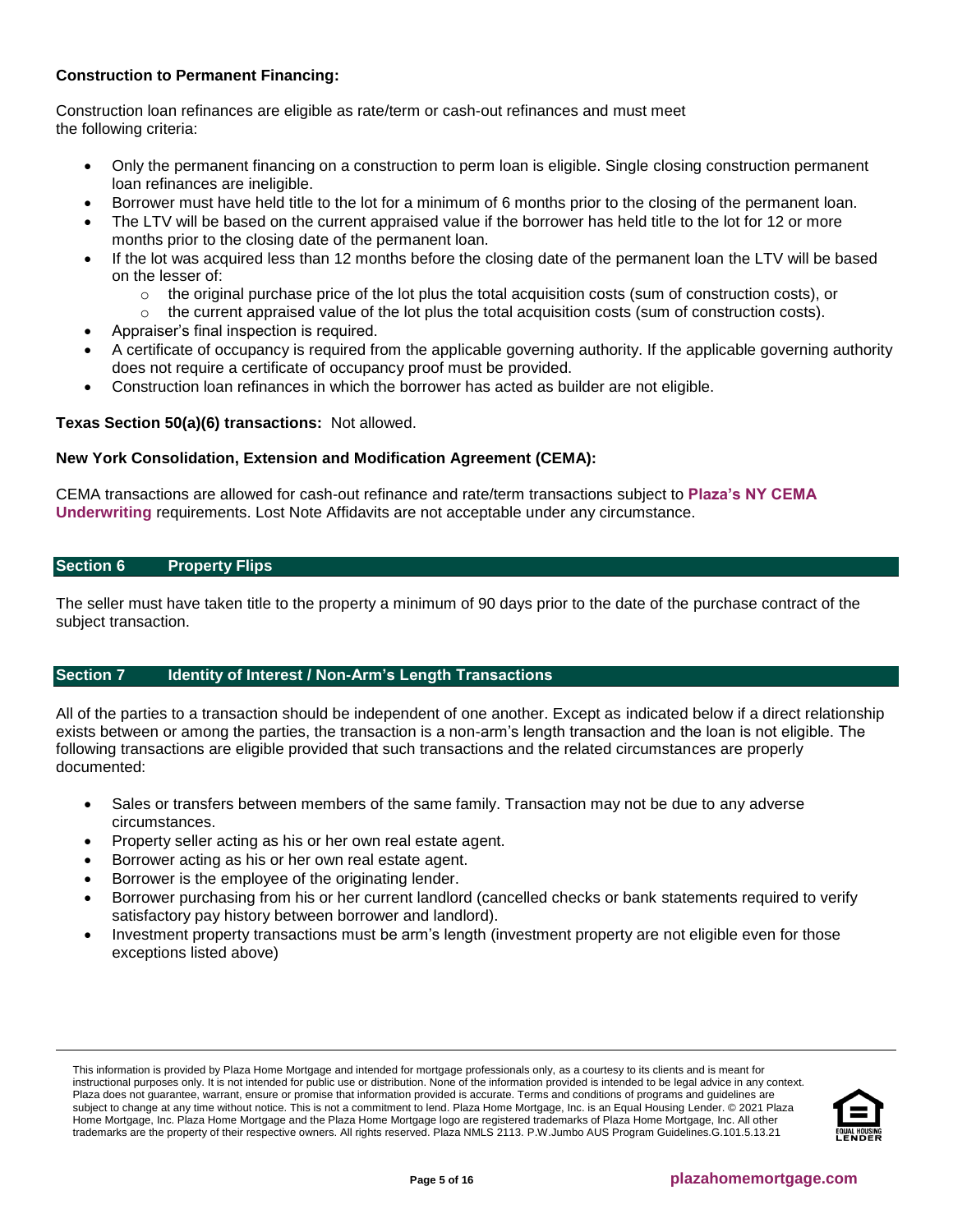#### <span id="page-5-0"></span>**Section 8 Loan Limits**

The minimum loan amount is \$1 above the conforming limit for the property county and number of units. Loans in High Balance/Super Conforming locations must be \$1 over the High Balance or Super Conforming limit for the property location. **[Conforming loan limit look-up tool](https://www.fanniemae.com/singlefamily/loan-limits)**.

Refer to the **[Program Matrix](#page-1-0)** for maximum loan amounts.

#### <span id="page-5-1"></span>**Section 9 Subordinate Financing**

Subordinate financing is allowed per the Credit Matrix. Subordinate liens must conform to Fannie Mae and Freddie Mac Guidelines.

#### <span id="page-5-2"></span>**Section 10 Borrower Eligibility**

#### **Eligible Borrowers:**

- All borrowers must have a valid Social Security Number
- U.S. citizens
- Permanent resident aliens with evidence of lawful residency
	- o Must be employed in the United States for the past 24 months.
- Inter Vivos Revocable Trusts Refer to **[Plaza's Living Trust Policy](https://resourcecenter.plazahomemortgage.com/phmidocpublisher.nsf/All/2C8D5371893995E807257B66007577A4?OpenDocument)** requirements.
- Non-Occupant Co-Borrowers are allowed per AUS findings
- First time homebuyer: A first time homebuyer is defined as a borrower who has not had ownership interest in a property within the last three (3) years from the application date.
	- o Owner-occupied only
	- o Maximum 80% LTV/CLTV
	- o Maximum \$1,500,000 loan amount
- Maximum of four (4) borrowers per loan.

#### **Ineligible Borrowers:**

- Borrowers with only an ITIN (individual taxpayer identification number)
- Irrevocable trusts
- Corporations, limited partnerships, general partnerships, and LLCs
- Borrowers who are party to a lawsuit
- Borrowers with Diplomatic Immunity
- Foreign Nationals.
- Land Trusts including Illinois Land Trust
- Non-Permanent Resident Aliens (including DACA)
- **Life Estates**
- Guardianships
- Borrowers with any ownership in a business that is Federally illegal, regardless if the income is not being considered for qualifying

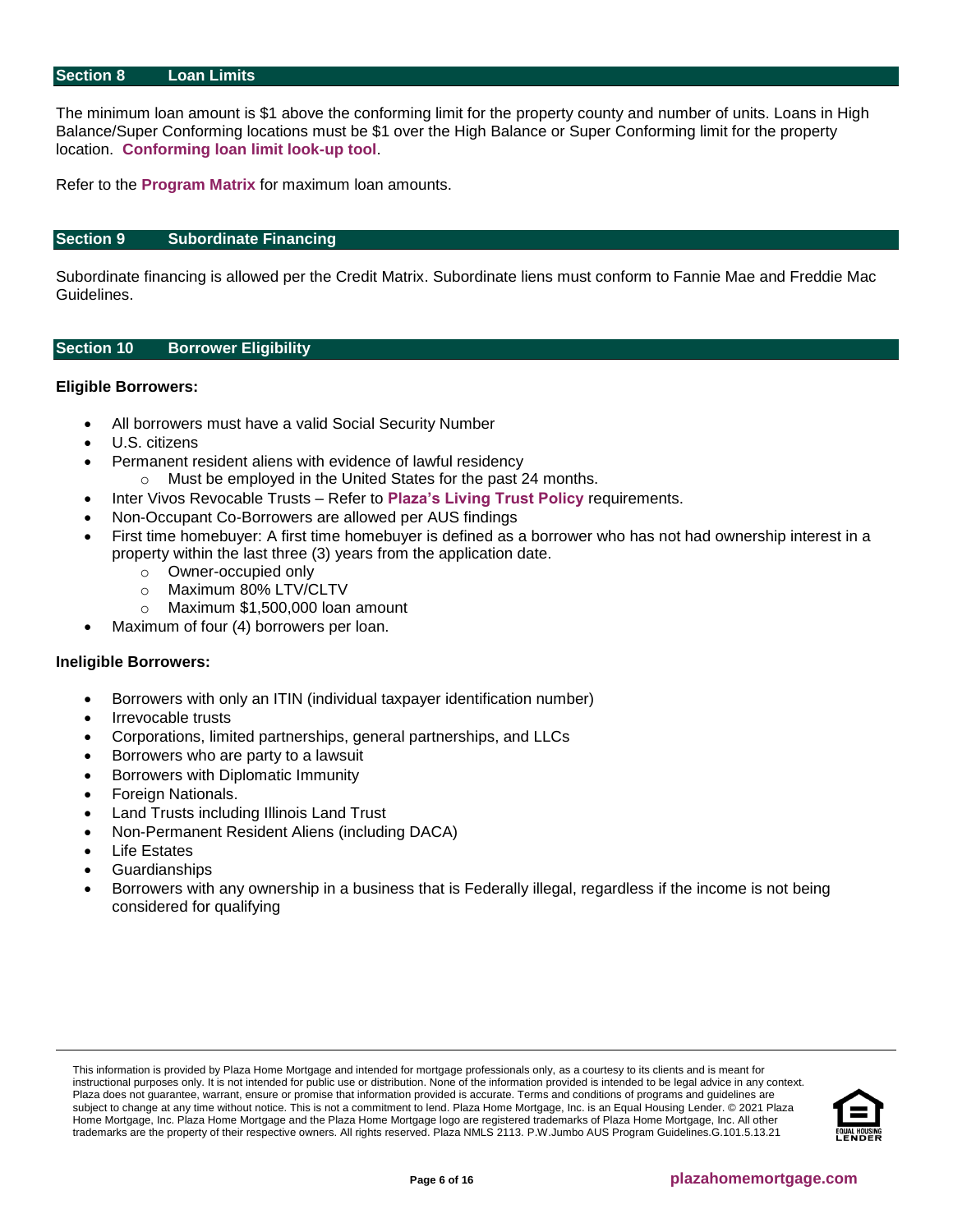#### <span id="page-6-0"></span>**Section 11 [Underwriting Method](#page-6-0)**

All loans must be submitted to DU or LPA and receive findings of DU Approve/Ineligible or LPA Accept/Ineligible with the loan amount being the only reason for the Ineligible finding. Findings of DU Approve/Eligible or LPA Accept/Eligible are not eligible for this program. Loans must be documented per the DU or LPA findings and the corresponding Fannie Mae or Freddie Mac Guidelines except for those guideline differences identified herein. In case of a conflict between these program guidelines and Fannie Mae or Freddie Mac Guidelines, the requirements in these program guidelines will prevail.

#### **QM Designation:**

The underwriter must indicate the QM designation of the loan on the 1008. All primary residence and second home Jumbo AUS loans must be QM Safe Harbor. Investment property loans are considered business purpose loans and therefore not subject to QM and should be designated as QM Exempt.

#### <span id="page-6-1"></span>**Section 12 Credit**

**Credit Standards:** For scenarios not specifically addressed below refer to **[Fannie Mae Guidelines](https://f.hubspotusercontent10.net/hubfs/5238866/Program%20Updates/Fannie%20Mae%20Selling%20Guide%20June%202020_B3-3to3-6.pdf)** (for DU) or **[Freddie](https://f.hubspotusercontent10.net/hubfs/5238866/Program%20Updates/Freddie%20Mac%20Seller%20Servicer%20Guide_06.24.20.pdf)  [Mac Guidelines](https://f.hubspotusercontent10.net/hubfs/5238866/Program%20Updates/Freddie%20Mac%20Seller%20Servicer%20Guide_06.24.20.pdf)** (for LPA).

**Credit Report**: A tri-merged credit report is required. Credit reports with bureaus identified as "frozen" are required to be unfrozen and a current credit report with all bureaus unfrozen is required.

#### **Credit Scores:**

- The representative credit score for an individual borrower is the middle score of the three (3) scores reported. If two (2) scores are reported the representative credit score is the lower of the two scores.
- For multiple borrowers the qualifying credit score is the lowest of all representative credit scores.
- Credit scores from all three repositories must be requested (Equifax, Experian and TransUnion).
- If only one credit score or no credit score is reported the borrower is not eligible.
- No borrower in a transaction may have frozen credit. If a borrower has frozen credit and unfreezes their credit after the original credit report was ordered, a new credit report must be obtained to reflect current updated information for evaluation.

**Trade Lines:** Per AUS findings.

#### **Mortgage/Rental History:**

- A minimum of twenty four (24) months verified housing history is required and must reflect 0 x 30 lates.
- Borrowers who have owned or rented for less than twenty four (24) months are eligible and must document 0 x 30 for the period rated and must verify no payment for the remainder of the 24 months.
- Borrowers living rent free are eligible and must provide explanation and verification of living rent free.
- All payment ratings on properties for all borrowers will be considered mortgage credit for grading purposes.
- If primary residence housing history reflects a forbearance arrangement, the payment history must reflect 0 x 30 lates in the most recent 24 months since exiting forbearance. The payment history must be provided by the lender/servicer.

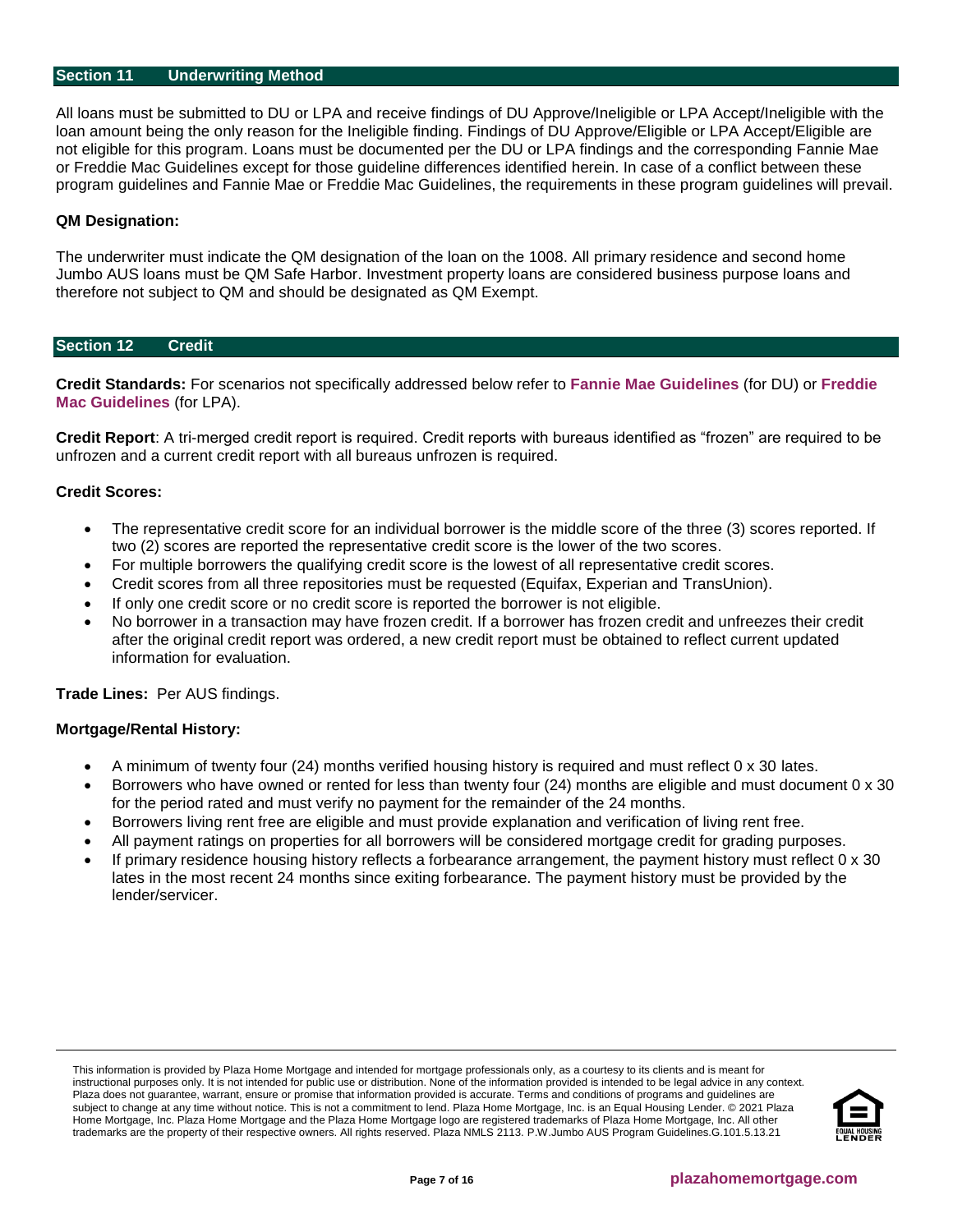**Bankruptcy - Chapter 7, 11, 13**: Seven (7) years since discharge / dismissal date

**Foreclosure:** Seven (7) years since completion date

**Notice of Default:** Seven (7) years since filing date

**Short Sale / Deed-in-Lieu:** Seven (7) years since completion/sale date

# **Mortgages Settled for Less, Renegotiated or Short Payoffs:** Seven (7) years since settlement date

## **Tax Liens, Judgments, Charge-Offs & Collections:**

- Satisfactory explanation for any delinquent credit from the borrower is required.
- Borrower must pay off all delinquent credit that has the potential to impact lien position.
- Collection accounts or charged-off accounts do not need to be paid off if the balance of an individual account is less than \$1000.00 or if there are multiple accounts the total balance of all accounts cannot exceed \$2,500.00.

## **Credit Inquiries**:

- All inquiries that have taken place within 120 days of the credit report date must be explained by the borrower and documented accordingly.
- Borrower must be qualified with any new debt.

# <span id="page-7-0"></span>**Section 13 Income & Employment**

Income and Employment must be documented per the DU or LPA findings and all income sources and methods of income calculation must meet the requirements in chapters B3-3 through B3-6 of the **[Fannie Mae Single Family](https://f.hubspotusercontent10.net/hubfs/5238866/Program%20Updates/Fannie%20Mae%20Selling%20Guide%20June%202020_B3-3to3-6.pdf) [Selling Guide, published June 3, 2020](https://f.hubspotusercontent10.net/hubfs/5238866/Program%20Updates/Fannie%20Mae%20Selling%20Guide%20June%202020_B3-3to3-6.pdf)** (for DU loans) or Sections 5102 through 5500 of the **[Freddie Mac Single](https://f.hubspotusercontent10.net/hubfs/5238866/Program%20Updates/Freddie%20Mac%20Seller%20Servicer%20Guide_06.24.20.pdf) Family [Seller/Servicer Guide, published June 10, 2020](https://f.hubspotusercontent10.net/hubfs/5238866/Program%20Updates/Freddie%20Mac%20Seller%20Servicer%20Guide_06.24.20.pdf)** (for LPA loans) and the requirements below.

**Employment & Income Stability:** Borrower(s) must have a minimum of two (2) years employment and income history.

- **Gaps in Employment:** A minimum of two (2) years consecutive employment and income history is required to be documented. Gaps more than thirty (30) days during the past two (2) years require a satisfactory letter of explanation and the borrower should be employed with their current employer for a minimum of six (6) months.
- Borrower(s) must execute an attestation at closing confirming no changes to employment and income listed on the final loan application as a result of COVID-19 impacts. Plaza's loan documents include an income and employment attestation.

#### **Income Documentation Requirements:**

**Income Analysis Form:** An income worksheet must be provided on every loan. Borrowers with multiple businesses must show income/loss details separately, not in aggregate on the Income Worksheet. **[Plaza's Income Worksheet](https://resourcecenter.plazahomemortgage.com/whocli/all/7b7e6466ba576c4b88258059005aa6fd?opendocument)**, Fannie Mae Form 1084 or Freddie Mac Form 91 is required for self-employment income analysis.

This information is provided by Plaza Home Mortgage and intended for mortgage professionals only, as a courtesy to its clients and is meant for instructional purposes only. It is not intended for public use or distribution. None of the information provided is intended to be legal advice in any context. Plaza does not guarantee, warrant, ensure or promise that information provided is accurate. Terms and conditions of programs and guidelines are subject to change at any time without notice. This is not a commitment to lend. Plaza Home Mortgage, Inc. is an Equal Housing Lender. © 2021 Plaza Home Mortgage, Inc. Plaza Home Mortgage and the Plaza Home Mortgage logo are registered trademarks of Plaza Home Mortgage, Inc. All other trademarks are the property of their respective owners. All rights reserved. Plaza NMLS 2113. P.W.Jumbo AUS Program Guidelines.G.101.5.13.21

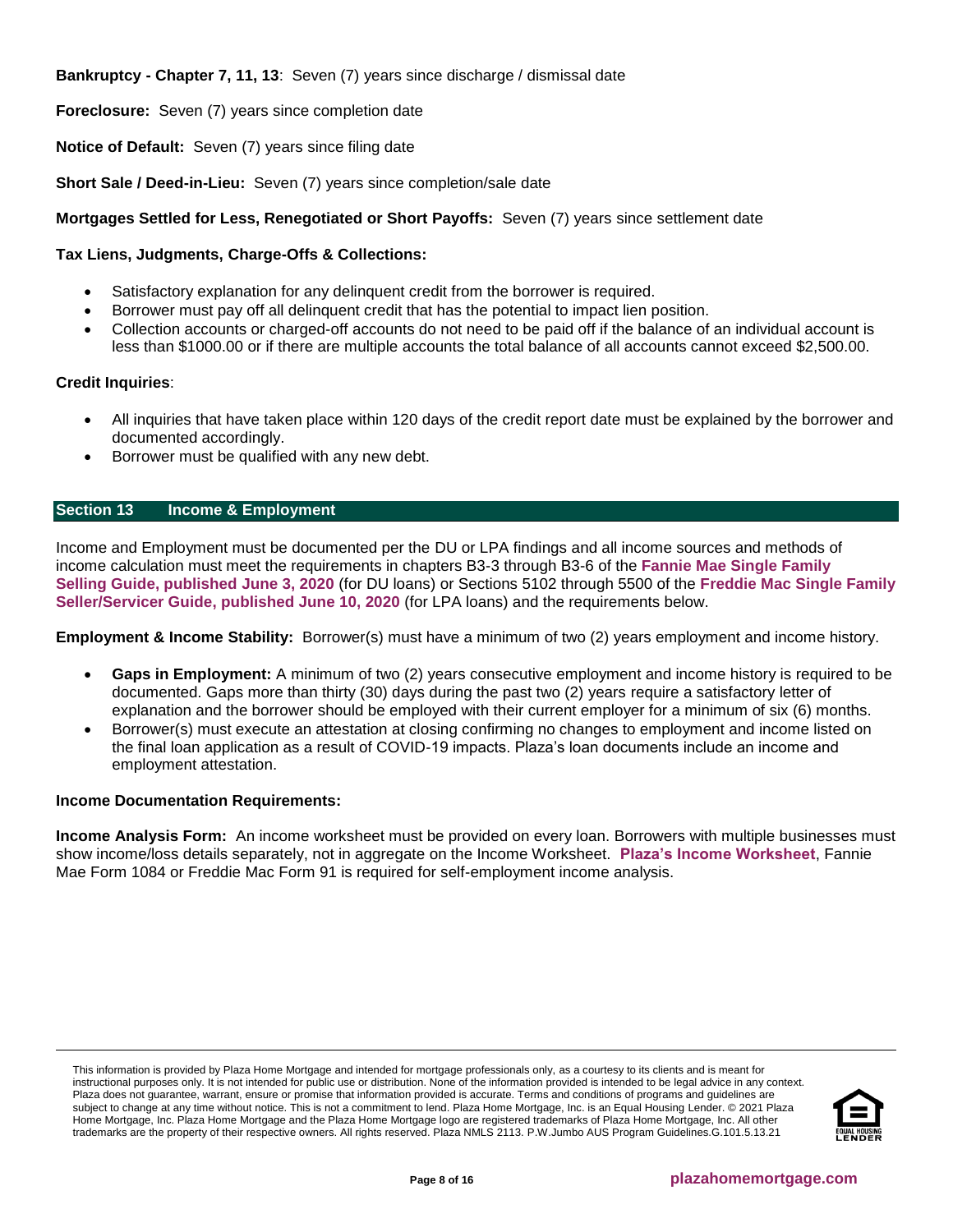## **Salaried Borrowers:**

- Completed, signed and dated final Uniform Residential Mortgage Application.
- Follow the requirements per the DU or LPA findings and **[Fannie Mae Guidelines](https://f.hubspotusercontent10.net/hubfs/5238866/Program%20Updates/Fannie%20Mae%20Selling%20Guide%20June%202020_B3-3to3-6.pdf)** (for DU) or **[Freddie Mac](https://f.hubspotusercontent10.net/hubfs/5238866/Program%20Updates/Freddie%20Mac%20Seller%20Servicer%20Guide_06.24.20.pdf)  [Guidelines](https://f.hubspotusercontent10.net/hubfs/5238866/Program%20Updates/Freddie%20Mac%20Seller%20Servicer%20Guide_06.24.20.pdf)** (for LPA). If a discrepancy exists between DU and the aforementioned Fannie Mae Guide, or LPA and the aforementioned Freddie Mac Guide, the Guide requirements must be followed.
- Verbal Verification of Employment (see below)
- Signed IRS Form 4506-C.
- Tax transcripts are required to be obtained for the income being considered for qualification.
	- o Wage transcripts are acceptable for W-2 borrowers.
	- o Borrower pulled transcripts are not acceptable.
	- $\circ$  The IRS transcripts and the supporting income documentation must be consistent.

# **Salaried Borrowers with Commission/Bonus:**

- Follow requirements above for salaried borrowers, plus
- Commission income must be documented with a written VOE breaking down the bonus or commission income for the past 2 years or a year-to-date paystub and W-2's supporting the income.

# **Salaried Borrowers Verbal Verification of Employment (VVOE):**

- Verbal VOE dated within ten (10) calendar days prior to closing (closing is defined as the notary date on the Security Instrument).
- The verbal VOE must cover 24 months of employment. If the borrower has changed jobs during the past two years, the verbal VOE must show the start and end dates for each job.
- Any employment gaps one (1) month or greater must be addressed with a satisfactory signed letter of explanation from the borrower.

## **Self-Employed Borrowers:**

- Borrowers with a 25 percent or greater ownership interest in a business are considered self-employed and will be evaluated as a self-employed borrower for underwriting purposes.
- Completed, signed and dated final Uniform Residential Mortgage Application.
- Follow the requirements per the DU or LPA findings and **[Fannie Mae Guidelines](https://f.hubspotusercontent10.net/hubfs/5238866/Program%20Updates/Fannie%20Mae%20Selling%20Guide%20June%202020_B3-3to3-6.pdf)** (for DU) or **[Freddie Mac](https://f.hubspotusercontent10.net/hubfs/5238866/Program%20Updates/Freddie%20Mac%20Seller%20Servicer%20Guide_06.24.20.pdf)  [Guidelines](https://f.hubspotusercontent10.net/hubfs/5238866/Program%20Updates/Freddie%20Mac%20Seller%20Servicer%20Guide_06.24.20.pdf)** (for LPA). If a discrepancy exists between DU and the aforementioned Fannie Mae Guide, or LPA and the aforementioned Freddie Mac Guide, the Guide requirements must be followed.
- COVID Overlay: Due to the pandemic's continuing impact on businesses, additional documentation is required to support that the current business income is consistent with the qualifying income. Refer to the COVID overly section below.
- Verification of Business: The existence of the borrower's business must be verified within ten (10) calendar days prior to closing (based on the notary date on the security instrument). Methods of verifying business include:
	- $\circ$  Verification from a third party such as a CPA, regulatory agency or by an applicable licensing bureau. If CPA letter is used it must indicate the borrower has been self-employed for a minimum of 2 years.
- Signed IRS Form 4506-C.
- Tax transcripts are required to be obtained from the IRS for the income being considered for qualification.
	- o Borrower pulled transcripts are not acceptable.
	- o The IRS transcripts and the supporting income documentation must be consistent.
	- If the tax return for the previous tax year is not filed a 12-month P&L and balance sheet for this period is required.
- If the most recent year's tax returns have not been filed by the IRS deadline, an executed copy of the borrower's extension request for both personal and business tax returns must be provided.

This information is provided by Plaza Home Mortgage and intended for mortgage professionals only, as a courtesy to its clients and is meant for instructional purposes only. It is not intended for public use or distribution. None of the information provided is intended to be legal advice in any context. Plaza does not guarantee, warrant, ensure or promise that information provided is accurate. Terms and conditions of programs and guidelines are subject to change at any time without notice. This is not a commitment to lend. Plaza Home Mortgage, Inc. is an Equal Housing Lender. © 2021 Plaza Home Mortgage, Inc. Plaza Home Mortgage and the Plaza Home Mortgage logo are registered trademarks of Plaza Home Mortgage, Inc. All other trademarks are the property of their respective owners. All rights reserved. Plaza NMLS 2113. P.W.Jumbo AUS Program Guidelines.G.101.5.13.21

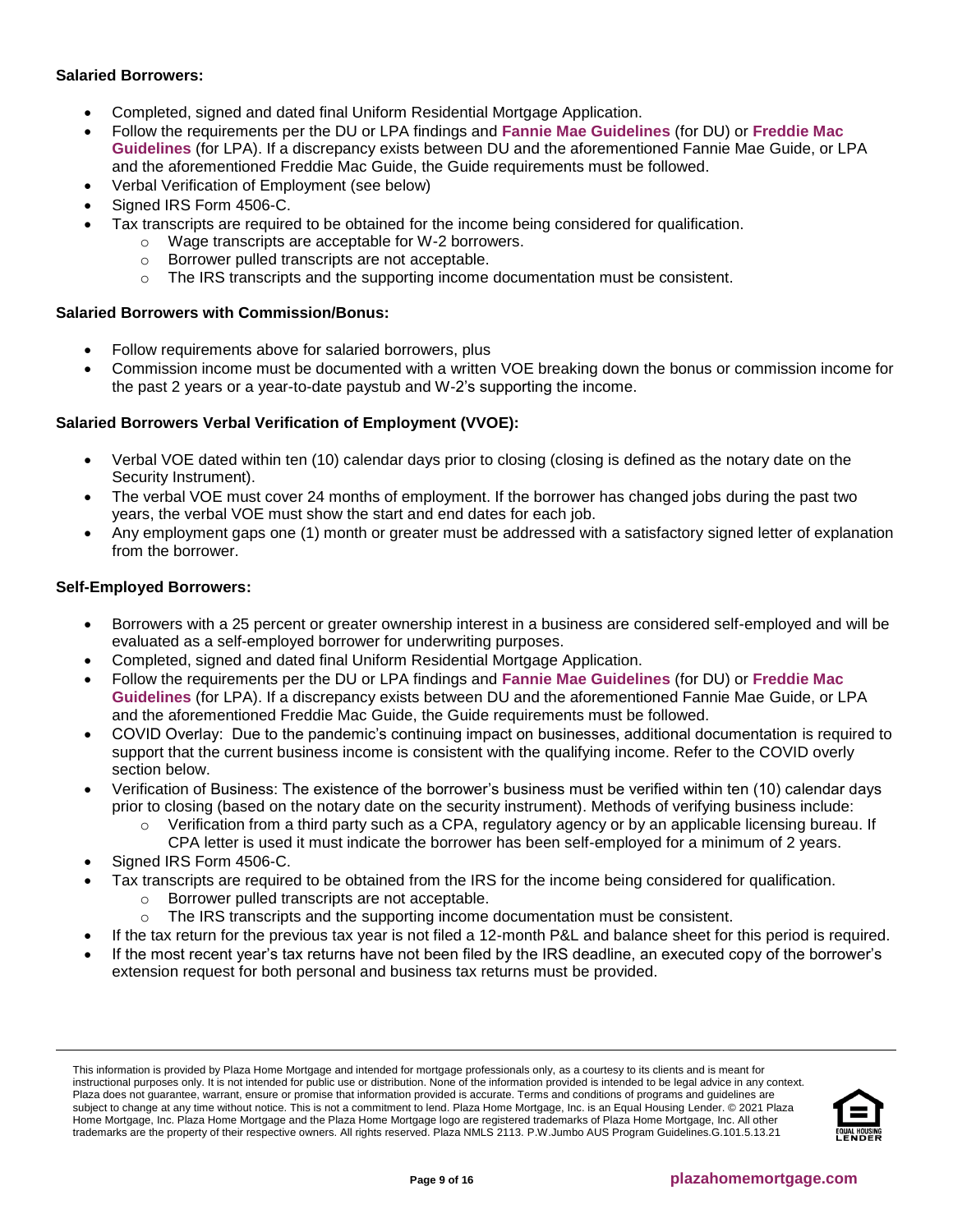## **COVID Overlay Self-employed: Additional Requirements for P&L, Balance Sheet, & Business Bank Statements:**

Underwriters should apply additional due diligence and review the recent activity of the business and any impact the current economic environment has taken on the flow of income in order to determine if the borrower's income is stable and there is a reasonable expectation of continuance. The underwriter must include comments/justification of their analysis to clearly explain their conclusion of the effect to the business.

The following additional documentation is required to support the decision that the self-employment income meets requirements:

- An audited year-to-date P&L, no older than 60 days from the Note date, reporting business revenue, expenses, and net income up to and including the most recent month preceding the loan application date, and a Balance Sheet; *or*
- An unaudited year-to-date P&L, no older than 60 days from the Note date, signed by the borrower reporting business revenue, expenses, and net income up to and including the most recent month preceding the loan application date, and (3) business bank statements from the most recent three months represented on the yearto-date P&L and a Balance Sheet.
	- $\circ$  For example, the business bank statements should be from March through May 2021 for a year-to-date profit and loss statement dated through May 31, 2021.
	- $\circ$  The three most recent bank statements must support and/or not conflict with the information presented in the current year-to-date P&L statement. Otherwise, additional statements must be obtained or other documentation to support the information from the current year-to-date P&L statement must be provided.

## **COVID Overlay Self-employed: Small Business Administration (SBA) Loans and Grants:**

The existence of a Paycheck Protection Program (PPP) loan or any other similar COVID related loan or grant could be helpful information in analyzing the borrower's business. PPP loan terms allow deferred payments for a specified period, no personal loan guarantee, and the potential for all or some portion of the loan to be forgiven. Therefore, a payment for the PPP loan does not need to be included in the borrower's liabilities at this time. Once it has been determined that any portion of the PPP loan must be repaid, follow the requirements of the "Employment and Income" and "Debts and Liabilities" sections of these guidelines.

- A payment for the PPP loan does not need to be included in the borrower's liabilities at this time.
- Proceeds from the PPP loan must not be included as business income or assets.
- PPP loan proceeds cannot be used for the subject transaction down payment, closing costs, prepaids or reserves.
- Follow all other requirements in this section for underwriting self-employed borrowers.

#### **Other Income:**

For all other income sources follow the DU or LPA findings and **[Fannie Mae Guidelines](https://f.hubspotusercontent10.net/hubfs/5238866/Program%20Updates/Fannie%20Mae%20Selling%20Guide%20June%202020_B3-3to3-6.pdf)** (for DU) or **[Freddie Mac](https://f.hubspotusercontent10.net/hubfs/5238866/Program%20Updates/Freddie%20Mac%20Seller%20Servicer%20Guide_06.24.20.pdf)  [Guidelines](https://f.hubspotusercontent10.net/hubfs/5238866/Program%20Updates/Freddie%20Mac%20Seller%20Servicer%20Guide_06.24.20.pdf)** (for LPA). If a discrepancy exists between DU and the aforementioned Fannie Mae Guide, or LPA and the aforementioned Freddie Mac Guide, the Guide requirements must be followed.

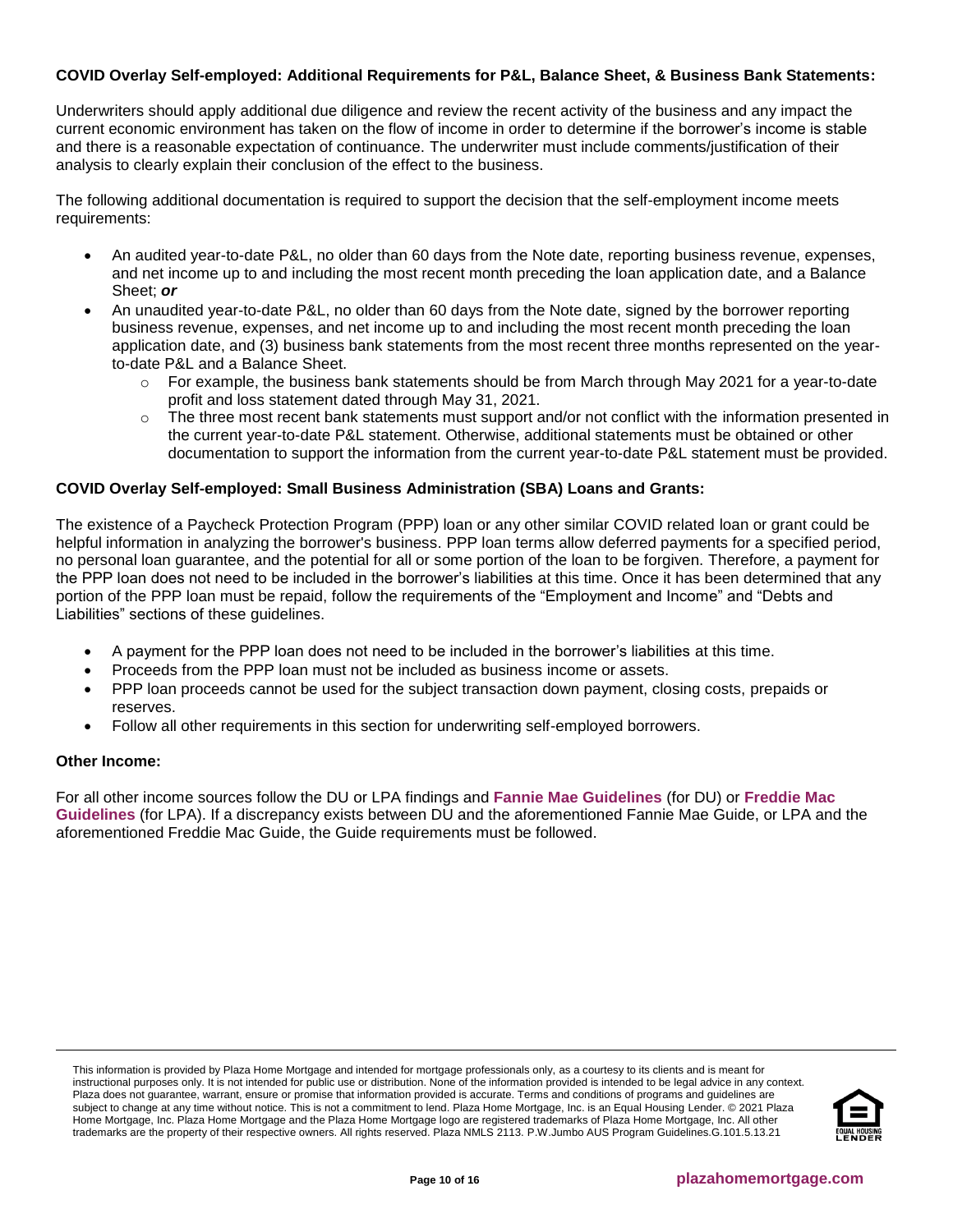# **Ineligible Income:**

- Any source that cannot be verified.
- Income or employment commencing after the Note date. All income must be documented prior to the Note date.
- Restricted stock income (RSU).
- Income that is temporary.
- Rental Income (Boarder Income) received from the borrower's primary residence.
- Expense account payments.
- Retained earnings.
- Automobile allowances.

# <span id="page-10-0"></span>**Section 14 Qualifying Ratios**

- Refer to the **[Program Matrix](#page-1-0)** for qualifying ratios.
- Fixed Rate: Qualify at the Note rate.

## **Revolving Charges/Lines of Credit:**

Follow the requirements per the DU or LPA findings and **[Fannie Mae Guidelines](https://f.hubspotusercontent10.net/hubfs/5238866/Program%20Updates/Fannie%20Mae%20Selling%20Guide%20June%202020_B3-3to3-6.pdf)** (for DU) or **[Freddie Mac Guidelines](https://f.hubspotusercontent10.net/hubfs/5238866/Program%20Updates/Freddie%20Mac%20Seller%20Servicer%20Guide_06.24.20.pdf)** (for LPA). If a discrepancy exists between DU and the aforementioned Fannie Mae Guide, or LPA and the aforementioned Freddie Mac Guide, the Guide requirements must be followed.

#### **Installment Debt:**

Follow the requirements per the DU or LPA findings and **[Fannie Mae Guidelines](https://f.hubspotusercontent10.net/hubfs/5238866/Program%20Updates/Fannie%20Mae%20Selling%20Guide%20June%202020_B3-3to3-6.pdf)** (for DU) or **[Freddie Mac Guidelines](https://f.hubspotusercontent10.net/hubfs/5238866/Program%20Updates/Freddie%20Mac%20Seller%20Servicer%20Guide_06.24.20.pdf)** (for LPA). If a discrepancy exists between DU and the aforementioned Fannie Mae Guide, or LPA and the aforementioned Freddie Mac Guide, the Guide requirements must be followed.

## **Home Equity Line of Credit (HELOC):**

- For HELOC loans paid off at closing the line must be closed to any future draws. A requirement on title commitment for payoff and cancellation of HELOC is acceptable to document.
- Subordination of HELOC loans is permitted up to maximum CLTV per matrix.

#### **Departure Residence - Pending Sale of Departing Residence or Conversion of Departing Residence to Investment Property:**

Follow the requirements per the DU or LPA findings and **[Fannie Mae Guidelines](https://f.hubspotusercontent10.net/hubfs/5238866/Program%20Updates/Fannie%20Mae%20Selling%20Guide%20June%202020_B3-3to3-6.pdf)** (for DU) or **[Freddie Mac Guidelines](https://f.hubspotusercontent10.net/hubfs/5238866/Program%20Updates/Freddie%20Mac%20Seller%20Servicer%20Guide_06.24.20.pdf)** (for LPA). If a discrepancy exists between DU and the aforementioned Fannie Mae Guide, or LPA and the aforementioned Freddie Mac Guide, the Guide requirements must be followed.

For treatment of liabilities or qualifying ratios not addressed herein refer to Fannie Mae and Freddie Mac guidelines

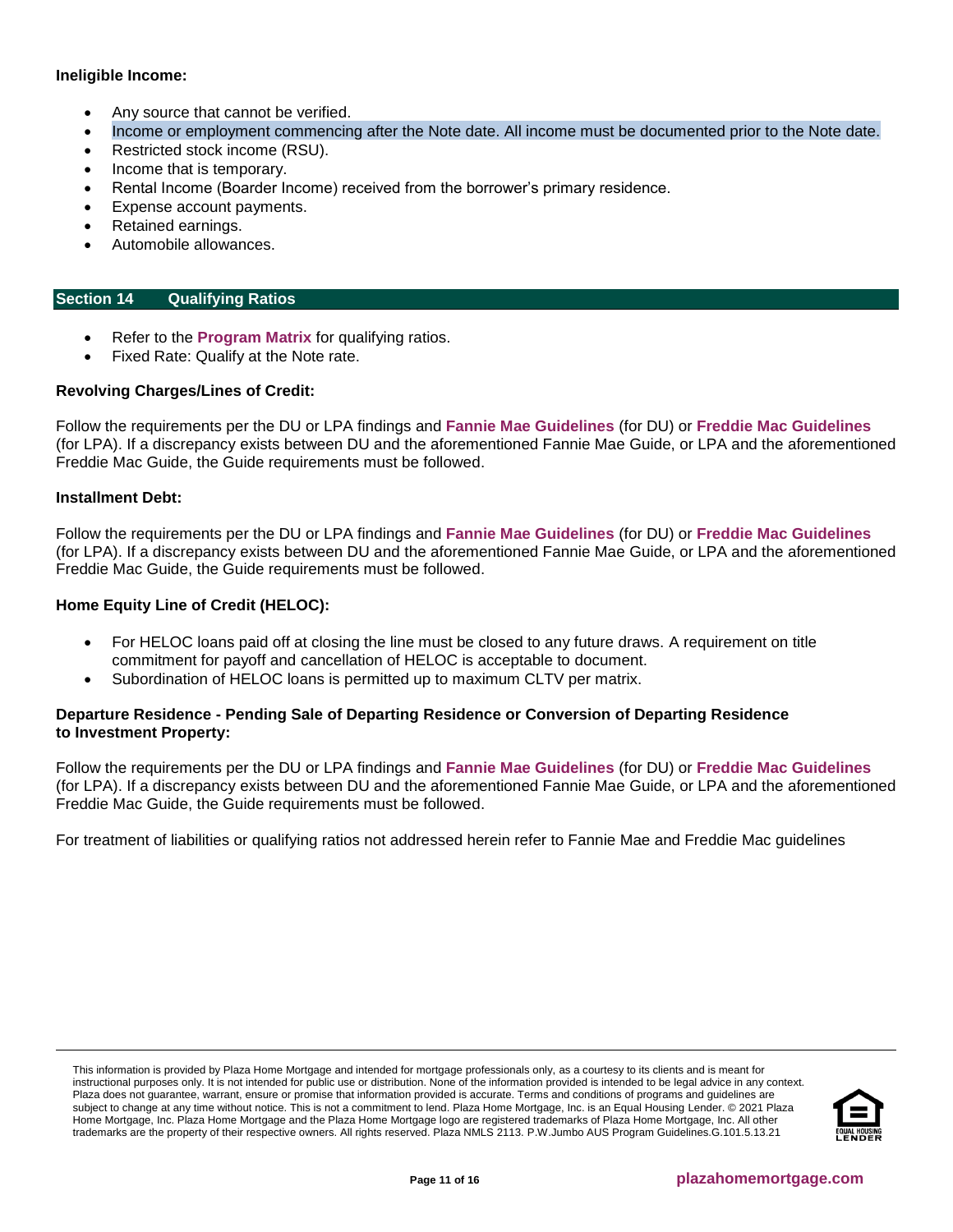#### <span id="page-11-0"></span>**Source of Funds:**

- Follow the requirements per the DU or LPA findings and **[Fannie Mae Guidelines](https://f.hubspotusercontent10.net/hubfs/5238866/Program%20Updates/Fannie%20Mae%20Selling%20Guide%20June%202020_B3-3to3-6.pdf)** (for DU) or **[Freddie Mac](https://f.hubspotusercontent10.net/hubfs/5238866/Program%20Updates/Freddie%20Mac%20Seller%20Servicer%20Guide_06.24.20.pdf)  [Guidelines](https://f.hubspotusercontent10.net/hubfs/5238866/Program%20Updates/Freddie%20Mac%20Seller%20Servicer%20Guide_06.24.20.pdf)** (for LPA). If a discrepancy exists between DU and the aforementioned Fannie Mae Guide, or LPA and the aforementioned Freddie Mac Guide, the Guide requirements must be followed.
- Gift funds (except gifts of equity) and minimum borrower contribution requirements are allowed per **[Fannie Mae](https://f.hubspotusercontent10.net/hubfs/5238866/Program%20Updates/Fannie%20Mae%20Selling%20Guide%20June%202020_B3-3to3-6.pdf)  [Guidelines](https://f.hubspotusercontent10.net/hubfs/5238866/Program%20Updates/Fannie%20Mae%20Selling%20Guide%20June%202020_B3-3to3-6.pdf)** (for DU) or **[Freddie Mac Guidelines](https://f.hubspotusercontent10.net/hubfs/5238866/Program%20Updates/Freddie%20Mac%20Seller%20Servicer%20Guide_06.24.20.pdf)** (for LPA).
- Gifts of equity are not allowed.

#### <span id="page-11-1"></span>**Section 16 Reserves**

Reserves must be verified and comprised of liquid assets that borrower can readily access.

Reserve requirements are listed below. If more than one attribute applies, follow the greater reserve requirement.

- Loan Amount <= \$1,000,000: Per AUS
- Loan Amount > \$1,000,000: Greater of AUS or 3 months PITIA
- LTV/CLTV/HCLTV > 80%: 6 months PITIA

#### **Reserves and Multiple Financed Properties:**

Follow **[Fannie Mae Guidelines](https://f.hubspotusercontent10.net/hubfs/5238866/Program%20Updates/Fannie%20Mae%20Selling%20Guide%20June%202020_B3-3to3-6.pdf)** (for DU) or **[Freddie Mac Guidelines](https://f.hubspotusercontent10.net/hubfs/5238866/Program%20Updates/Freddie%20Mac%20Seller%20Servicer%20Guide_06.24.20.pdf)** (for LPA).

#### **Ineligible Sources for Reserves:**

- Equity lines of credit or Bridge loans or any other borrowed funds
- **Gift funds**
- Cash out from the subject property

#### <span id="page-11-2"></span>**Section 17 Interested Party Contributions**

**Interested party contributions** include funds contributed by the property seller, builder, developer, real estate agent or any other party with an interest in the real estate transaction.

- May only be used for closing costs and prepaid expenses and may not be used for down payment or reserves.
- Maximum interested party contributions are limited to:

| <b>Occupancy</b>      | <b>LTV/CLTV/HCLTV</b> | <b>Maximum Seller Contributions</b> |
|-----------------------|-----------------------|-------------------------------------|
| Primary Residence and | > 75%                 | 6%                                  |
| Second Home           | 75% >                 | 9%                                  |
| Investment Properties | All LTVs              | 2%                                  |

This information is provided by Plaza Home Mortgage and intended for mortgage professionals only, as a courtesy to its clients and is meant for instructional purposes only. It is not intended for public use or distribution. None of the information provided is intended to be legal advice in any context. Plaza does not guarantee, warrant, ensure or promise that information provided is accurate. Terms and conditions of programs and guidelines are subject to change at any time without notice. This is not a commitment to lend. Plaza Home Mortgage, Inc. is an Equal Housing Lender. © 2021 Plaza Home Mortgage, Inc. Plaza Home Mortgage and the Plaza Home Mortgage logo are registered trademarks of Plaza Home Mortgage, Inc. All other trademarks are the property of their respective owners. All rights reserved. Plaza NMLS 2113. P.W.Jumbo AUS Program Guidelines.G.101.5.13.21

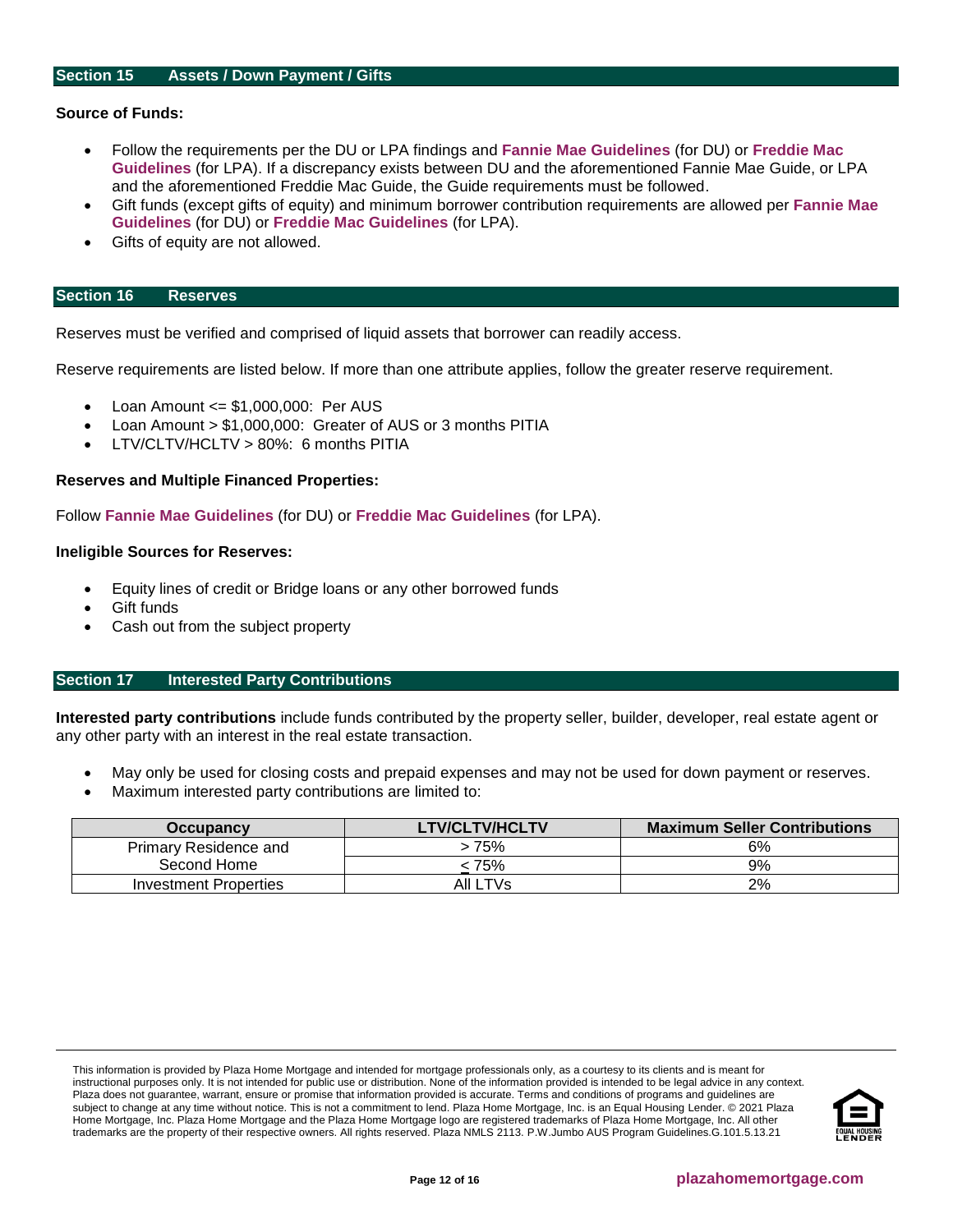#### **Seller Concessions:**

Seller contributions in excess of the interested party contribution limits or contributions not being used for prepaid expenses or closing costs are considered seller concessions. The amount of the seller concession must be deducted from the purchase price and appraised value to determine the LTV.

## <span id="page-12-0"></span>**Section 18 Property Eligibility**

### **Eligible Properties:**

- Attached/detached SFRs
- Attached/detached PUDs
- Condos
- 2-4 units

## **Condominiums:**

- All condos must be Fannie Mae or Freddie Mac warrantable corresponding to the AUS findings.
- Condos with litigation are ineligible.
- Minimum square footage 400 square feet.

#### **Land-to-Value:**

The property site should be of a size, shape, and topography that is generally conforming and acceptable in the market area. It must also have competitive utilities, street improvements, adequate vehicular access, and other amenities. As amenities, easements, and encroachments may either detract from or enhance the marketability of a site, the appraiser must reflect them in his or her analysis and evaluation. The appraiser must comment if the site has adverse conditions or if there is market resistance to a property because the site is not compatible with the neighborhood or the requirements of the competitive market, and assess the effect, if any, on the value and marketability of the property.

#### **Properties with > 10 < 20 acres:**

- Properties cannot be zoned agricultural or rural (agricultural/residential is eligible)
- Three comparable sales with similar acreage are required.

**Declining Markets:** Reduce maximum LTV/CLTV by 10%

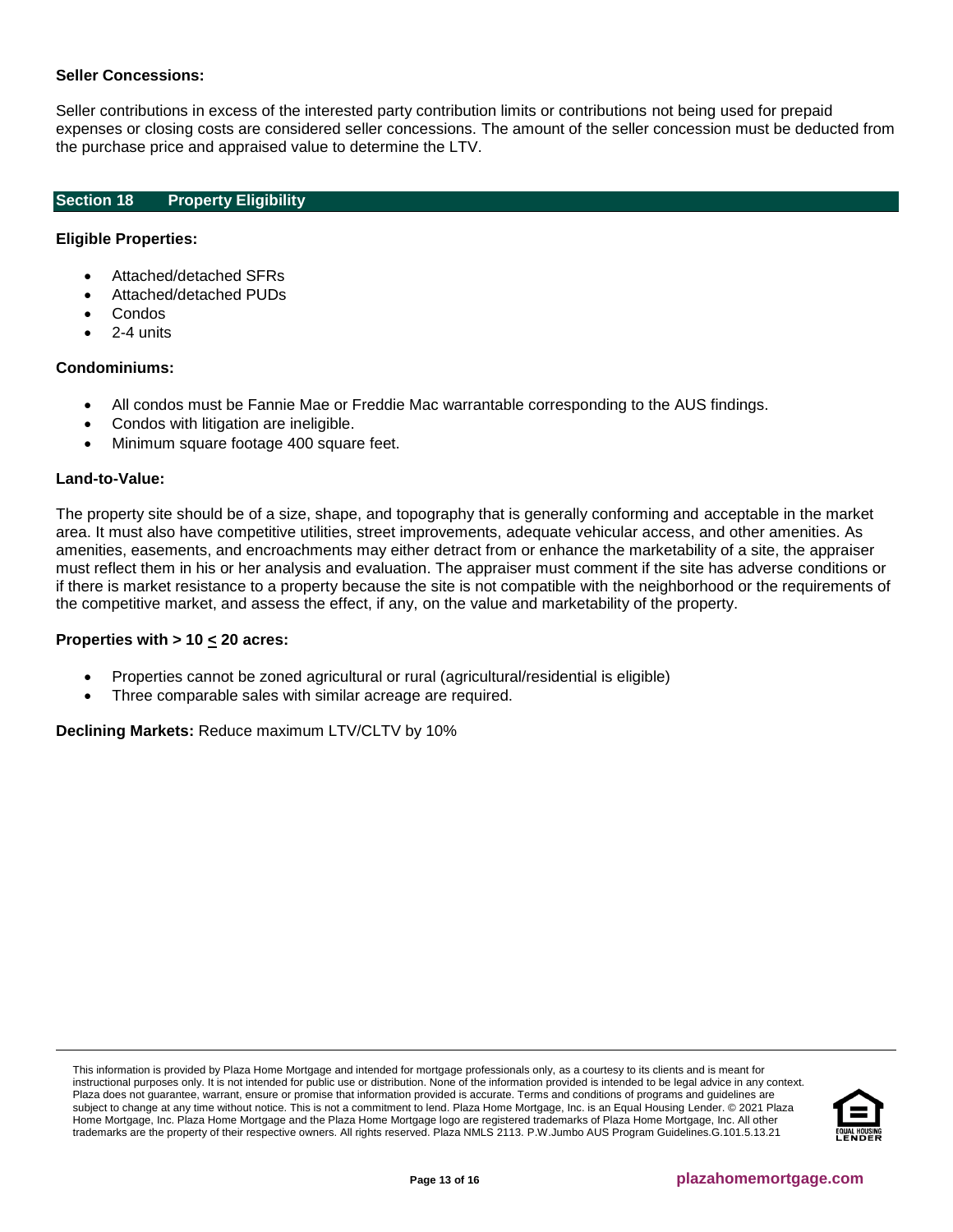## **Ineligible Properties:**

- 2-4 unit second home properties
- Co-ops
- Condotels/Condo Hotels
- Factory built housing/Manufactured Homes/Mobile Homes
- Mixed-Use Properties
- **Leasehold**
- Model Home Leasebacks
- Non-Warrantable Condominiums
- Properties with condition rating of C5/C6
- Properties with construction rating of Q6
- Properties located in areas where a valid security interest in the property cannot be obtained
- Properties >20 acres
- Properties with a private transfer fee covenant unless the covenant is excluded under 12CFR 1228 as an excepted transfer fee covenant
- Tenants-in-Common projects (TICs)
- Unique properties
- Log homes
- Working farms, ranches or orchards
- Agricultural zoning (agricultural/residential is eligible)
- Commercially zoned properties
- Geodesic dome homes
- Geothermal homes
- **Timeshares**
- Properties subject to existing oil or gas leases (exceptions allowed case-by-case)
- Properties located on Indian/Native American tribal land
- Properties with UCC filings<sup>1</sup>, private transfer covenants, mechanics liens and other items that would impact title (including PACE liens), marketability or foreclosure are not allowed. **<sup>1</sup>** Properties with solar panels are eligible and must follow Fannie Mae guidelines. Payoff of a HERO or PACE lien is considered cash-out.

# <span id="page-13-0"></span>**Section 19 Appraisal**

All appraisals must be ordered and processed in compliance with Appraiser Independence Requirements (AIR). Appraisals on wholesale transactions must be ordered through a Plaza approved Appraisal Management Company (AMC). Appraisals will be reviewed by Plaza and may also require a satisfactory CDA ordered by Plaza.

- One full appraisal is required. Reduced appraisal requirements per AUS findings are not allowed.
- Properties must be appraised within the twelve months that precede the date of the Note and Mortgage.
- Appraisals must not be over 120 days old from the date of the Note. If appraisal is over 120 days old a recertification of value is required.
- Personal property may not be included in the purchase agreement/sales contract. Personal property items should be deleted from the sales contract or reasonable value must be documented and the sales price adjusted. Items that are customary to residential real estate transactions such as lighting fixtures, kitchen appliances, window treatments and ceiling fans are not considered personal property for purposes of this section.
- Transferred Appraisals: Not allowed.

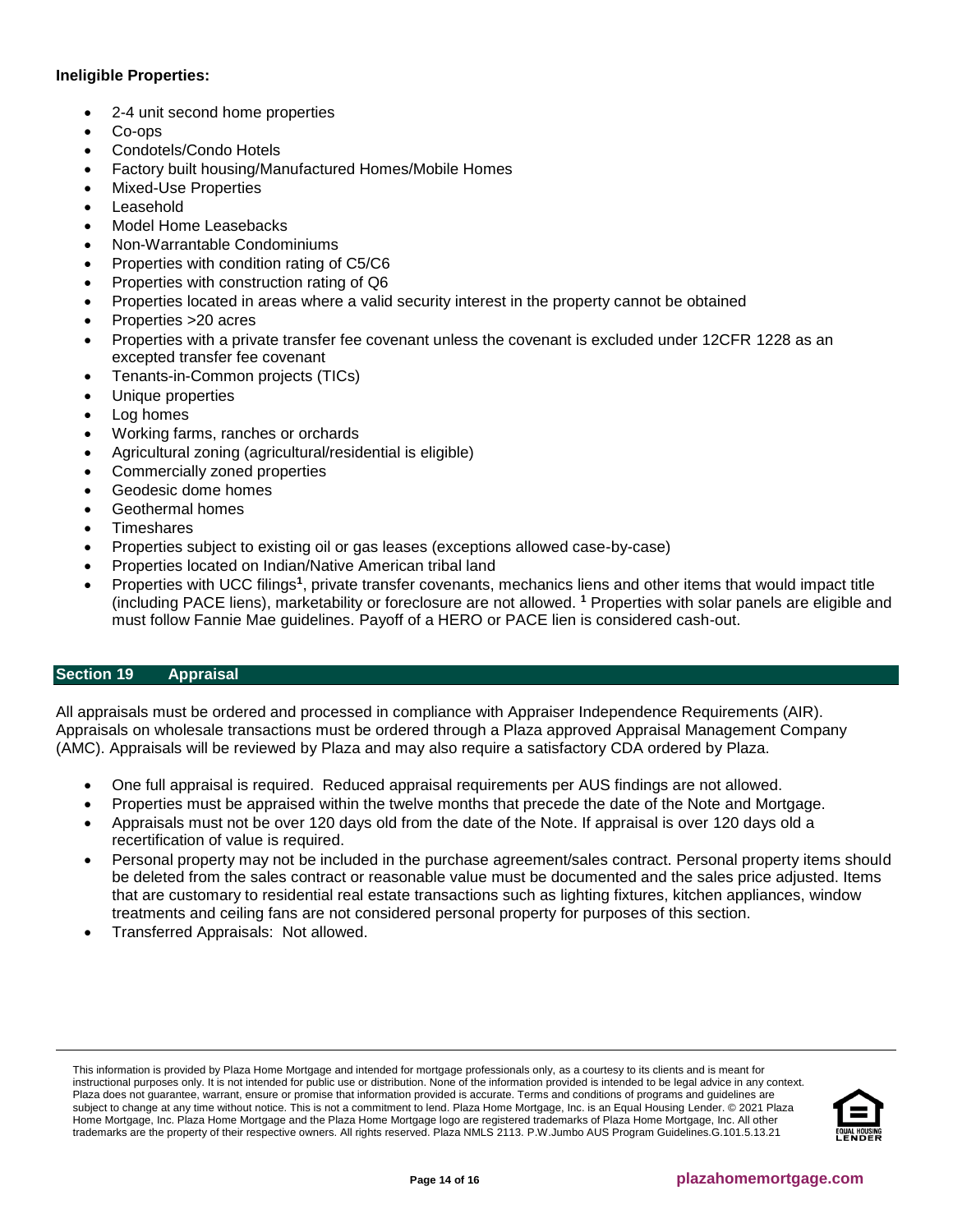# **Third Party Appraisal Review:**

- Loans with a Fannie Mae CU Score of  $\leq$  2.5 do not require any additional appraisal product.
	- LPA loans or loans with a Fannie Mae CU score > 2.5 will require a CDA ordered by Plaza.
		- o A "Collateral Desktop Analysis Jumbo (CDA) Pre-Fund" will be ordered by Plaza after the underwriter has reviewed the appraisal.
		- $\circ$  The CDA is required to support the value of the appraisal. If the CDA returns a value that is "Indeterminate" or if the CDA indicates a lower value than the appraised value by more than 10%, then one (1) of the following requirements must be met:
		- $\circ$  A Clear Capital BPO and a Clear Capital Value Reconciliation of Three Reports is required. The Value Reconciliation will be used for the appraised value of the property. OR,
		- $\circ$  A field review or 2nd full appraisal may be provided. The lower of the two values will be used as the appraised value of the property.

#### <span id="page-14-4"></span>**Section 20 Geographic Restrictions**

Program specific geographic restrictions are identified below. Refer to the Appraisal Policy in Plaza's Credit Guidelines for general guidelines and restrictions.

**Hawaii:** Properties in Lava Flow Zones 1 or 2 are not allowed.

**Texas:** Texas Section 50(a)(6) transactions are not allowed.

#### <span id="page-14-0"></span>**Section 21 Max Financed Properties / Exposure**

- Primary residence: There is no limit on number of financed properties the borrower owns.
- Second home and investment property: Follow Fannie Mae or Freddie Mac guidelines per the AUS findings.

**Maximum Loans/Maximum Exposure:** A maximum of two Plaza Jumbo loans and no more than four total Plaza loans are permitted to one borrower.

### <span id="page-14-1"></span>**Section 22 Mortgage Insurance**

Not Applicable, regardless of LTV.

# <span id="page-14-2"></span>**Section 23 Repair Escrows**

Loans with escrows for completion of postponed improvements (escrow holdbacks) are not eligible.

#### <span id="page-14-3"></span>**Section 24 ARM Adjustments**

Reserved for future use.